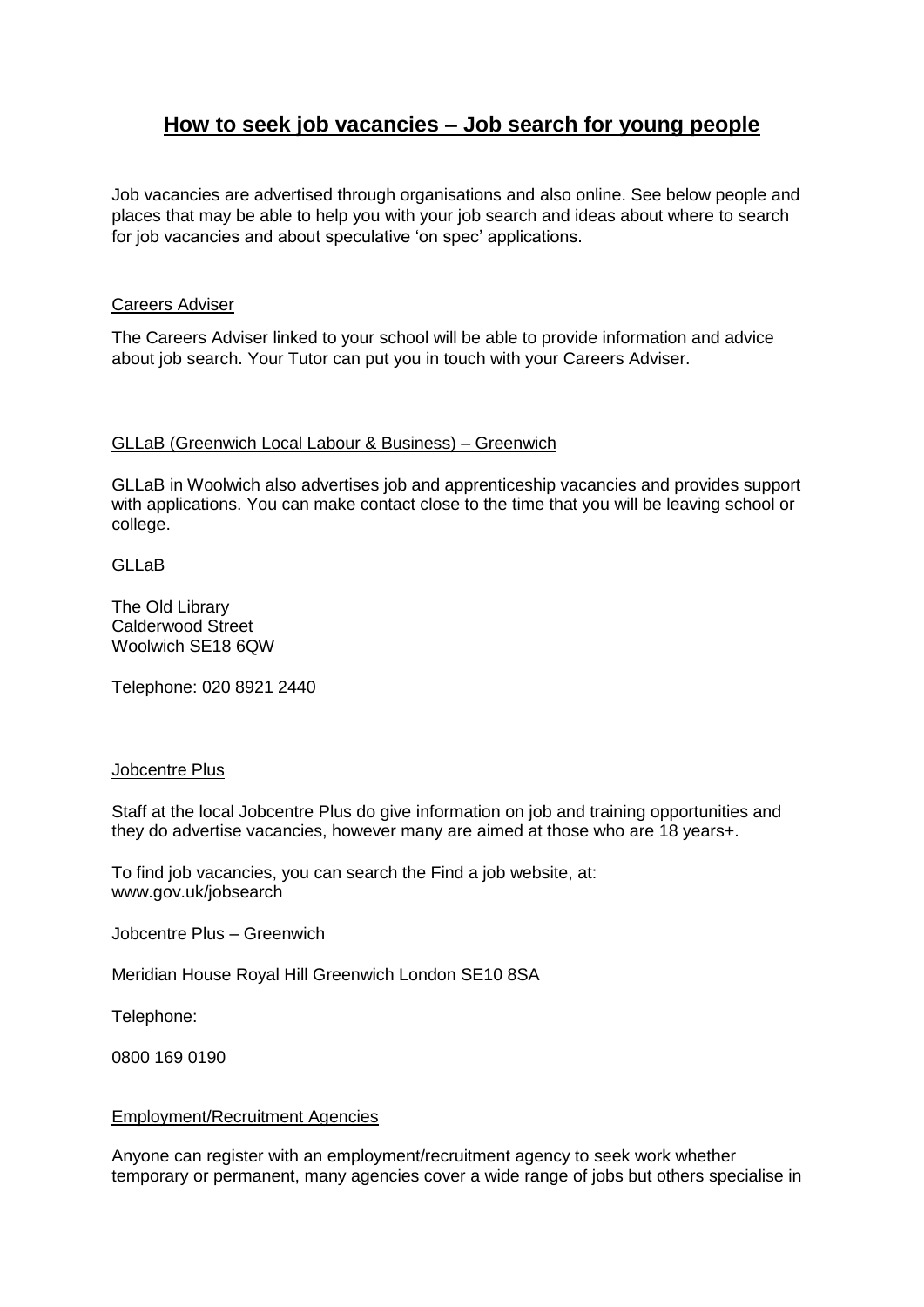a certain occupational area e.g. catering. The agency will ask for details of your skills, experience, qualifications and ask about the type of work you are looking for and then they will attempt to match you with any suitable vacancies that they have on their system. The agency will arrange interviews for you. As new vacancies will be sent to agencies each day it would be sensible to contact the agencies which you have signed with on a regular basis so that your name is not forgotten.

You should never pay to join an agency, it is the employer who pays the agency for filling their vacancy.

To find details of agencies use [www.agencycentral.co.uk](http://www.agencycentral.co.uk/) or search for agencies using yell.com

# Personal Contacts

Not all vacancies are publicised so talk to Personal Contacts such as family members, friends, neighbours, teachers and find out if they know anyone that you could contact about job vacancies, or some may themselves be able to pass your details on to employers. This is sometimes known as 'Networking'. You could also use professional social networking sites, such as LinkedIn.

## National Apprenticeship Service

If seeking apprenticeship vacancies, you can search and apply for opportunities in your local area through the National Apprenticeship Service website: [www.apprenticeships.gov.uk](http://www.apprenticeships.gov.uk/) 

However please find more information regarding apprenticeships on this website.

#### **Newspapers**

Local, regional and national newspapers are still a good source to seek job vacancies. Many local newspapers have a section where they advertise vacancies and often you may find newspapers advertise jobs in certain sectors on a particular day of the week e.g. media jobs on a Monday, I.T. jobs on a Tuesday etc.

# Professional and Trade Journals

Magazines and journals usually advertise vacancies for particular sectors of work so can be very useful if you know the type of job you would like to secure. You can find magazines and journals to buy in large newsagents, or you can view in many reference libraries, or some choose to pay a subscription to receive them, some examples of professional and trade journals are the Nursing Times and The Times Educational Supplement. Also it is worth noting that most trade and professional bodies have websites, many of which carry recruitment information and vacancy listings.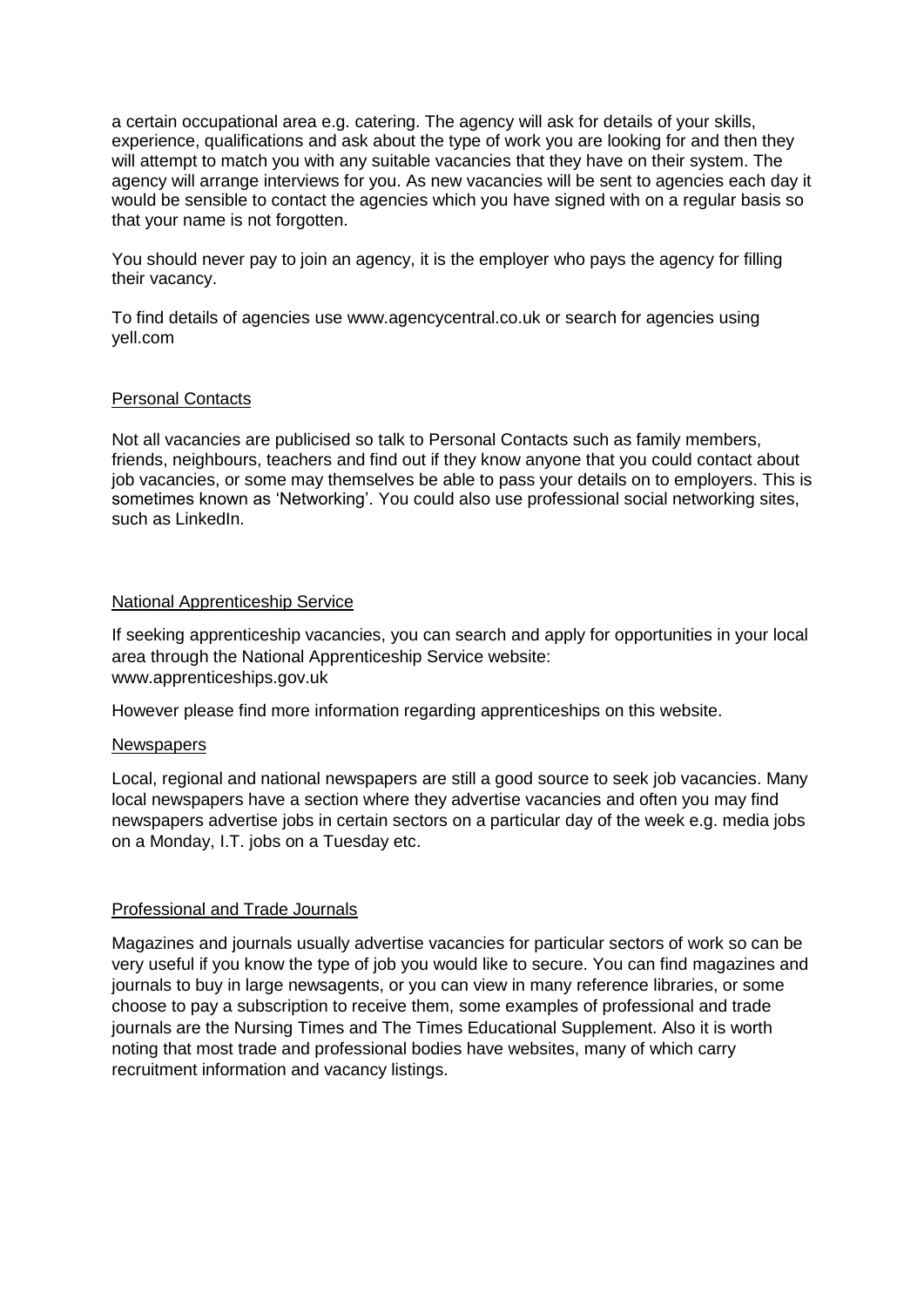# Noticeboards and Shop Windows

Permanent, temporary, full time, part time and casual vacancies can be found displayed in shop windows especially of smaller shops and news agencies or sometimes on noticeboards in supermarkets.

## Speculative Applications

Contacting 'on spec' means approaching an employer that you would like to work for, even if they do not currently have any advertised vacancies. Not every employer advertises their vacancies so this is a useful approach and even if there are no vacancies at the time that you contact the employer they may well keep your application on file for when a suitable vacancy does arise.

- Start by researching potential employers by using their websites or doing a search of employers using yell.com.
- Find out the name of the relevant person to contact about vacancies and jobs so that you can send a personal email or letter. Look on the website for this information or telephone the organisation and ask. If you really can't find this information then address your correspondence to the Human Resources Manager.
- When contacting the employer include your CV and a Covering Letter/Cover Letter this can be in the form of an email or an actual short letter asking the employer if they currently have any vacancies and if not if they could contact you if a suitable vacancy arises. Look at the CV section of this website for more information regarding CVs and Covering Letters.
- If you do not receive a reply, after a few weeks follow up with a telephone call to check if your email/letter has been received by the named person or the Human Resources Manager and to ask about any vacancies within the organisation.

# The internet

As has been mentioned above to some extent, many websites advertise vacancies

- Employer websites
- Recruitment/Employment Agencies
- Newspaper websites
- Professional and Trade Journal and Magazine websites
- Specialist vacancy websites e.g. www.indeed.co.uk

Some allow you to get job alerts, by entering in your own details so they can contact you with details of the latest suitable vacancies. You may be able to email or upload a copy of your CV, or complete an online application. However be very careful that a website is reputable before posting your personal details.